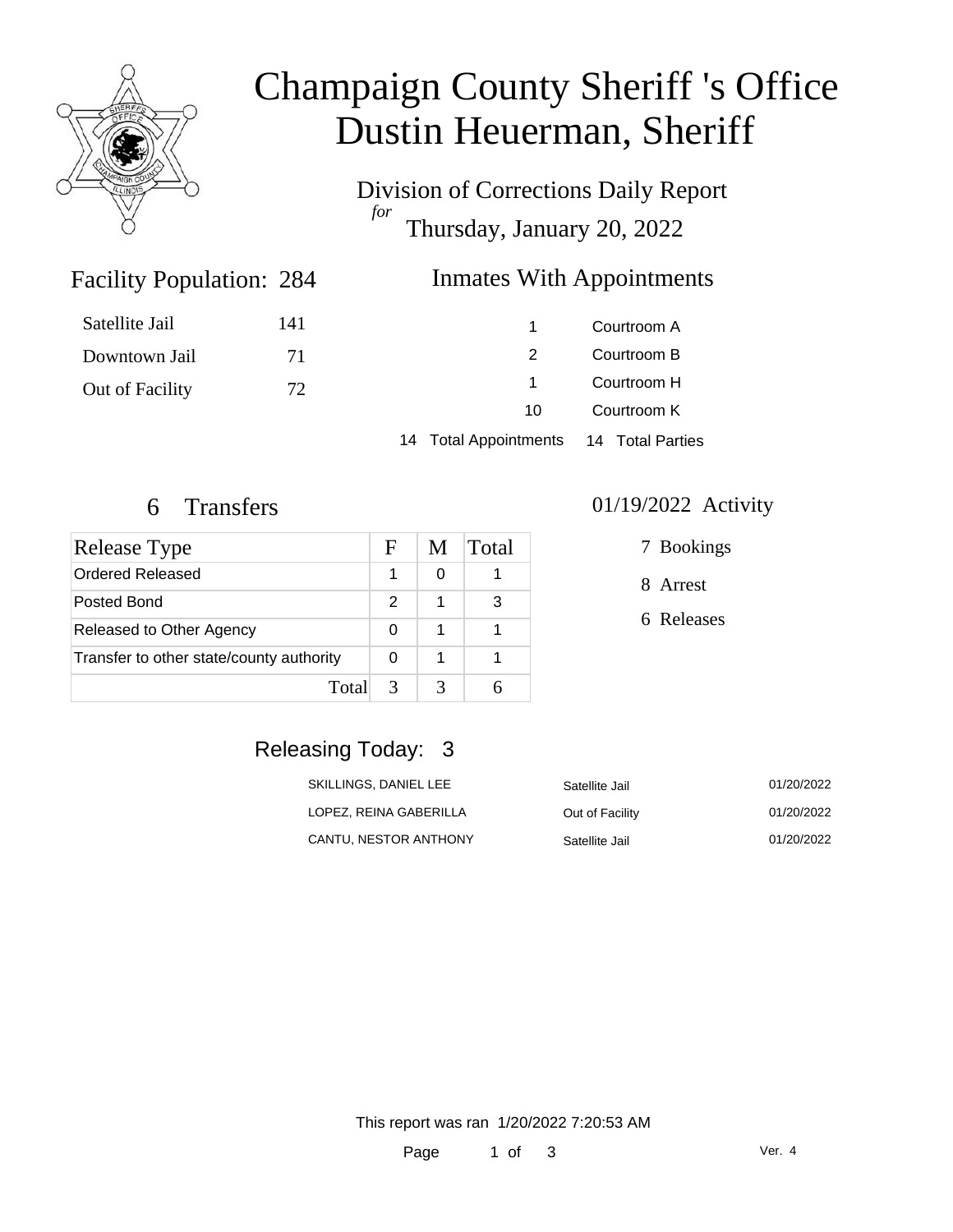

# Champaign County Sheriff 's Office Dustin Heuerman, Sheriff

Division of Corrections Daily Report *for* Thursday, January 20, 2022

#### Custody Status Count

- Direct Criminal Contempt 2
- Electronic Home Dentention 14
	- Felony Arraignment 6
	- Felony Pre-Sentence 7
		- Felony Pre-Trial 203
	- Felony Pre-Trial DUI 4
	- Felony Sentenced CCSO 5
	- Felony Sentenced IDOC 26
	- Misdemeanor Arraignment 3
		- Misdemeanor Pre-Trial 5
- Misdemeanor Sentenced CCSO 2
	- Petition to Revoke 1
	- Remanded to DHS 4
	- Traffic Sentenced CCSO 2
		- Total 284

This report was ran 1/20/2022 7:20:53 AM